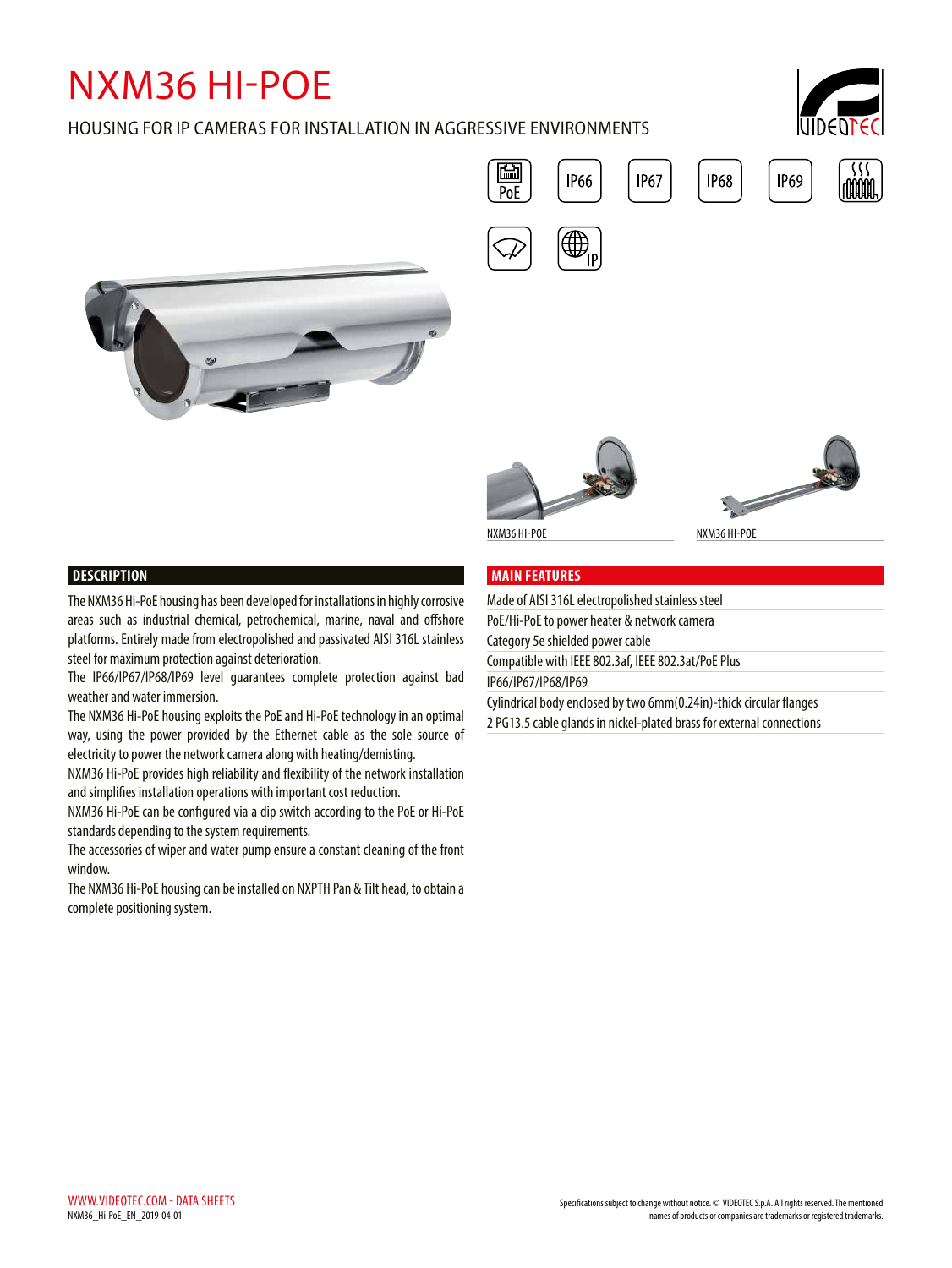#### **MECHANICAL**

The housing is in austenitic alloy stainless steel, corrosion and heat resistant according to the following standards:

- AISI 316L
- UNI 6900-71: X 2 Cr Ni Mo 17 12 2
- DIN 17006: X 2 Cr Ni Mo 17 13 2
- N° werkstoff 1.4404
- AFNOR: Z2 CND 17-12
- BSI: 316S11

The screws utilised are in austenitic alloy stainless steel, corrosion and heat resistant according to the following standards:

- ISO: 7380
- AISI: 316
- ISO quality: A4
- Resistance class ISO: from 50 to 70

External body polishing

Flange thickness (front/back): 6mm (0.24in)

External dimensions (ØxL): 154x358mm (6.1x14.1in)

- Internal usable area (WxH): 88x86mm (3.5x2.9in) (front surface dimensions), 88x86mm (3.5x3.4in) (rear surface dimensions)
- Internal usable length (with heater): 210mm (8.3in)
- Cable glands: 2xPG13.5 (nickel-plated brass for external connections)

Gaskets: High sealing O-ring

Unit weight: 5kg (11lb)

#### **HOUSING'S WINDOW**

- Window with extra clear tempered glass
	- Usable diameter: 97mm (3.8in)
	- Thick: 4mm (0.16in)

#### **ELECTRICAL**

Power absorbed in input/Available power for camera (selectable with dip-switch)

- PoE input Class 3 (13W): PoE camera Class 2 (7W)
- Hi-PoE input Class 4 (25W): PoE camera Class 3 (13W)

Data line: 10/100Base-T

Heater

- PoE input Class 3: 3W, Ton 15°C±3°C (59°F ±5°F), Toff 22°C±3°C (72°F±5°F)
- Hi-PoE input Class 4: 7W, Ton 15°C±3°C (59°F ±5°F), Toff 22°C±3°C (72°F±5°F)

Demisting: 1W

Compatible with IEEE 802.3af, IEEE 802.3at/PoE Plus

#### **ENVIRONMENT**

For installation indoors and outdoors

Submersible: to -40m (-130ft) (pressure: 4bar)

Operating temperature (with wide range cameras, in Hi-PoE version Hi-PoE): from -20°C (-4°F) to +60°C (140°F)

#### **CERTIFICATIONS**

Electrical safety (CE): EN60065

Electromagnetic compatibility (CE): EN50130-4, EN61000-6-3

IP protection degree (EN60529): IP66, IP67, IP68, IP69

EAC certification

| <b>ACCESSORIES</b>           |                                                                                                                                              |  |  |  |
|------------------------------|----------------------------------------------------------------------------------------------------------------------------------------------|--|--|--|
| <b>OHFPOWINI</b>             | Hi-PoE Power Injector, 1 channel, for indoor installations                                                                                   |  |  |  |
| VIPNX1C                      | 230Vac stainless steel wiper for NXM housing                                                                                                 |  |  |  |
| VIPNX2C                      | 24Vac stainless steel wiper for NXM housing                                                                                                  |  |  |  |
| WAS0V5L5M00                  | Water tank 5I (1.3gal), pump with delivery up to 5m (16ft), IN<br>230Vac-24Vac-120Vac                                                        |  |  |  |
| WAS0V23L5M00                 | Water tank 23I (6gal), pump with delivery up to 5m (16ft), IN<br>230Vac-24Vac-120Vac                                                         |  |  |  |
| WAS0V23L11M00                | Water tank 23I (6gal), pump with delivery up to 11m (36ft), IN<br>230Vac-24Vac-120Vac                                                        |  |  |  |
| WAS1V23L30M00                | Water tank 23I (6qal), pump with delivery up to 30m (98ft) with<br>water floating, IN 230Vac                                                 |  |  |  |
| WAS3V23L30M00                | Water tank 23I (6gal), pump with delivery up to 30m (98ft) with<br>water floating, IN 120Vac                                                 |  |  |  |
| WASPTOV5L5M00                | Water tank 5I (1.3gal), pump with delivery up to 5m (16ft), IN<br>230Vac-24Vac-120Vac                                                        |  |  |  |
| WASPT0V23L5M00               | Water tank 23I (6gal), pump with delivery up to 5m (16ft), IN<br>230Vac-24Vac-120Vac                                                         |  |  |  |
|                              | WASPT0V23L11M00 Water tank 23l (6gal), pump with delivery up to 11m (36ft) with<br>water floating, IN 230Vac-24Vac-120Vac                    |  |  |  |
|                              | WASPT1V23L30M00 Water tank 23I (6gal), pump with delivery up to 30m (98ft) with<br>water floating, IN 230Vac                                 |  |  |  |
|                              | WASPT3V23L30M00 Water tank 23l (6gal), pump with delivery up to 30m (98ft) with<br>water floating, IN 120Vac                                 |  |  |  |
| <b>DTWRX</b>                 | Data receiver for remote control of the wiper and WASPT range<br>pumps in stand-alone housings                                               |  |  |  |
|                              | WASNX1V10L20M00 Tank 10I (2.6gal) with integrated manual pump controlled by<br>solenoid valve, delivery head up to 20m (66ft) max, IN 230Vac |  |  |  |
|                              | WASNX2V10L20M00 Tank 10I (2.6gal) with integrated manual pump controlled by<br>solenoid valve, delivery head up to 20m (66ft) max, IN 24Vac  |  |  |  |
|                              | WASNX3V10L20M00 Tank 10I (2.6gal) with integrated manual pump controlled by<br>solenoid valve, delivery head up to 20m (66ft) max, IN 120Vac |  |  |  |
| <b>BRACKETS AND ADAPTORS</b> |                                                                                                                                              |  |  |  |
| NXWRS1                       | AISI 316L stainless steel wall bracket with joint                                                                                            |  |  |  |
| <b>NXCOL</b>                 | AISI 316L stainless steel pole adapter module                                                                                                |  |  |  |

| <b>IVA VV DJ I</b> | שוויטן וואסטוע וואס איז די דער געוווואס בער ונכוח |
|--------------------|---------------------------------------------------|
| <b>NXCOL</b>       | AISI 316L stainless steel pole adapter module     |
| <b>NXCW</b>        | AISI 316L stainless steel corner adapter module   |
| NXWTU              | Wall adaptor module in stainless steel AISI 316L  |
| <b>MHXWFWCA</b>    | AISI 316L stainless steel ball joint              |
| <b>MHXWBS</b>      | AISI 316L stainless steel wall bracket            |

#### **RELATED PRODUCTS**

NXPTH Stainless steel P&T motor

#### **SPARE PARTS**

OSPAVIPNXMC Complete blade for VIPNX wiper

#### **PACKAGE**

| <b>Model Number</b> | Weiaht              | <b>Dimensions (WxHxL)</b>         | <b>Master carton</b> |  |  |
|---------------------|---------------------|-----------------------------------|----------------------|--|--|
| NXM36K2700          | 6.4kg (14lb)        | 29.5x19.5x49cm (11.6x7.7x3.8in) - |                      |  |  |
| <b>VIPNX</b>        | $1.9$ kg $(4.2$ lb) | 14.5x15x27cm (6x6x11in)           | 15                   |  |  |